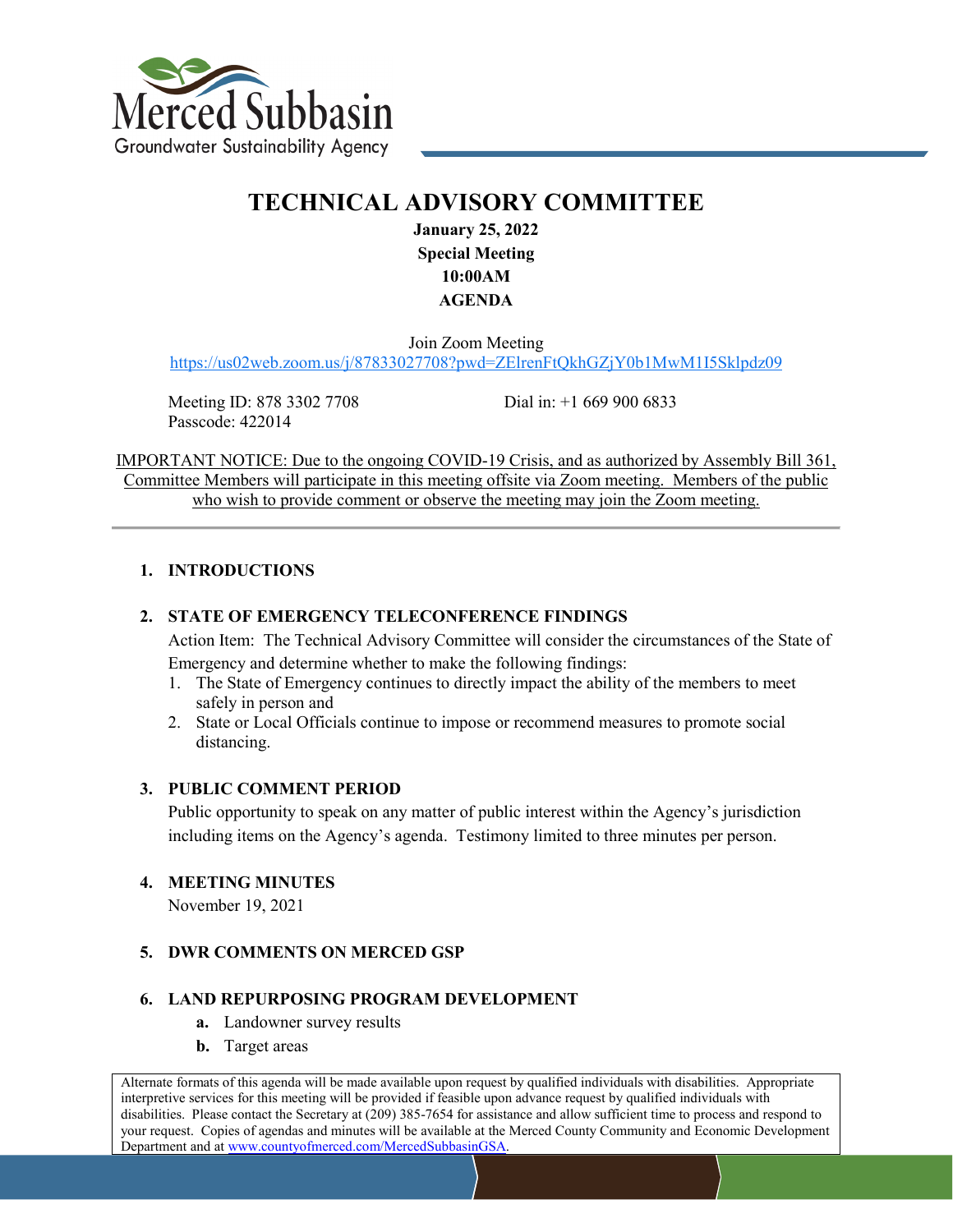#### **7. WELL CONSISTENCY POLICY UPDATE**

## **8. COMMITTEE RECOMMENDATIONS TO GSA BOARD**

## **9. NEXT MEETING**

## **10. ADJOURNMENT**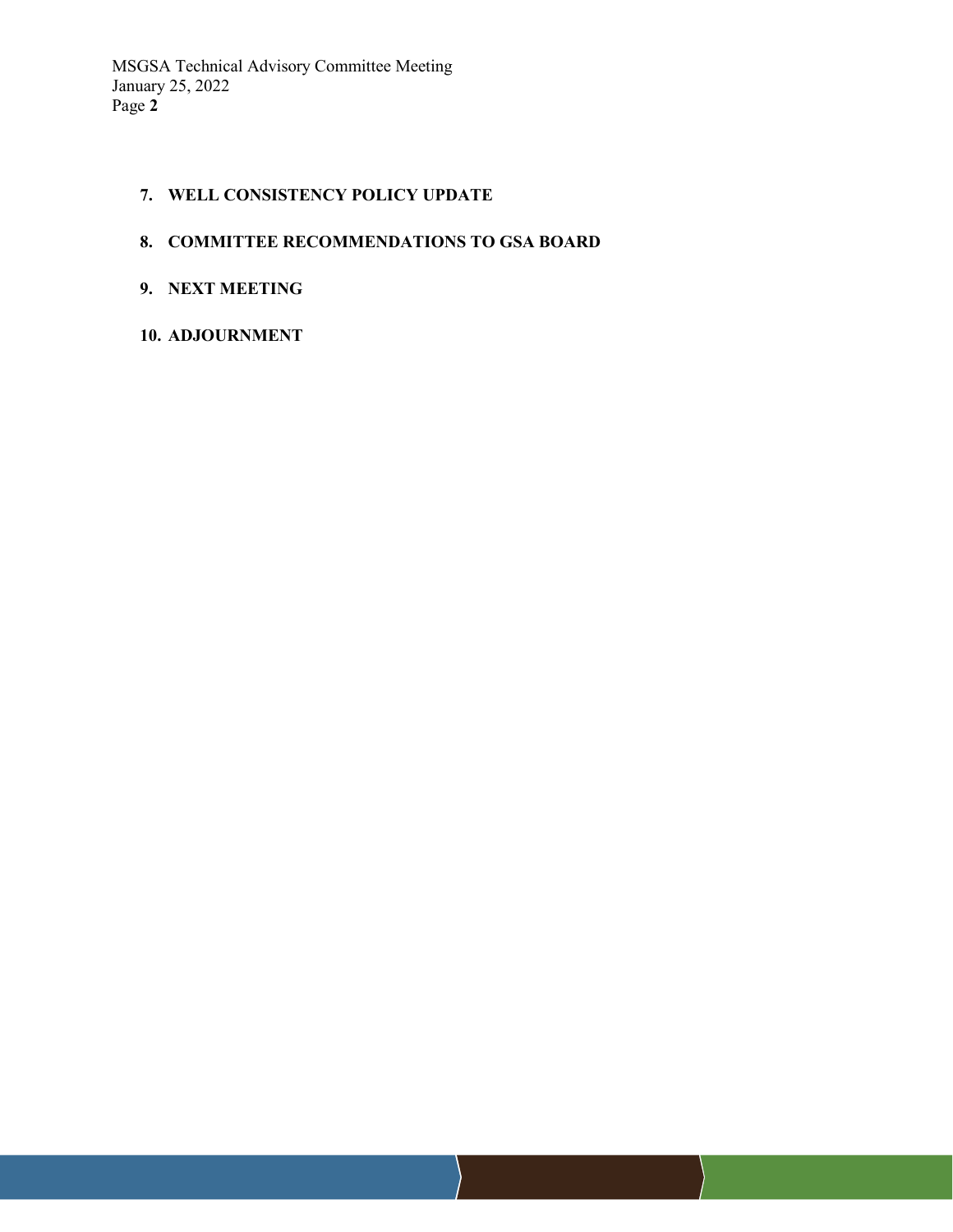# **MERCED SUBBASIN GROUNDWATER SUSTAINABILITY AGENCYMEETING OF THE TECHNICAL ADVISORY COMMITTEE**

# **MINUTES FOR MEETING OF NOVEMBER 19, 2021**

The special meeting of the Technical Advisory Committee for the Merced Subbasin Groundwater Sustainability Agency (GSA) was called to order at 09:00 a.m., on November 19, 2021 via Zoom Meeting due to the COVID-19 crisis and as authorized by Assembly Bill 361.

# **I. INTRODUCTIONS**

All attendees did roundtable introductions.

Committee Members Present: Julia Berry George Park Blake Nervino Lou Myers Bob Kelley Randal Edwards

Consultants Present: Greg Young, Tully and Young Chris Heppner, EKI

Staff Present: Lacey McBride, Water Resources Manager Desiree Dobbs, Recording Secretary

# **II. STATE OF EMERGENCY TELECONFERENCE FINDINGS**

TAC to determine whether to make the findings:

- 1. The state of the emergency continues to directly impact the ability of the members to meet safely in person and
- 2. State or Local Officials continue to impose or recommend measures to promote social distancing

# **NO QUORUM. NO ACTION TAKEN.**

# **III.** PUBLIC COMMENT PERIOD

Lacey McBride provided updates on three items.

- 1. SGMA GSP evaluation released on November 18, 2021
- 2. Public Workshop outcome
- 3. Prop 68 Grant request for extension from January to mid-February and project collection for funding.

# **IV. MEETING MINUTES**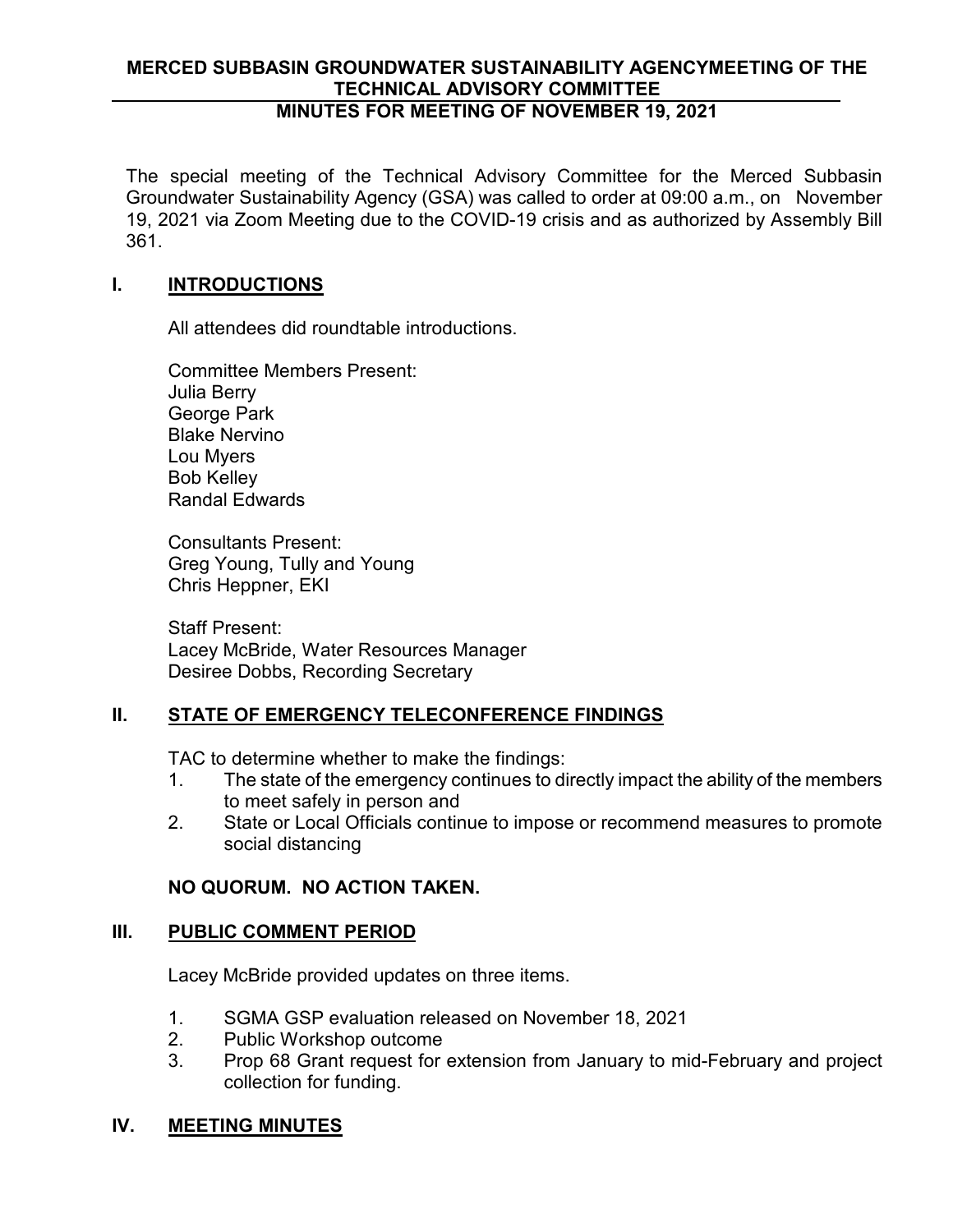#### **MERCED SUBBASIN GROUNDWATER SUSTAINABILITY AGENCY GOVERNING BOARD JPA Minutes – NOVEMBER 19, 2021 Page 2**

TAC members had no changes to the minutes from September 29, 2021.

Suggested correction to adjournment time from 11:03 p.m. to 11:03 a.m. on the minutes dated October 26, 2021.

## **NO QUORUM. NO ACTION TAKEN.**

## **V. MSGSA ROLE IN COUNTY WELL PERMITTING**

Lacey McBride provided a summary of MSGSA's role in the update to Merced County's well permitting and general guidance from the Board. TAC reviewed current County process under the Groundwater Mining and Export Ordinance and County well permit application to discuss concerns and considerations to data collection for the MSGSA to make consistency determination on well permit applications.

Greg Young asked the TAC to consider if the Merced County application is complete enough for the GSA to make a consistency determination or if more information is needed.

Julia Berry suggested including questions about water quality, potential perforations and groundwater level and sharing data from test wells with the GSA.

Bob Kelley suggested adding location of well in respect to Sustainability Zone and above/below the Corcoran Clay.

Blake Nervino suggested including questions about original history/capacity of wells to help well owners get original capacity.

Mr. Young asked the TAC to consider if overall acre feet or rate is more important in water usage.

Mr. Park commented that the rate is mostly irrelevant.

Mr. Young suggested that if rate is irrelevant, lengthy history may not be necessary and asked the TAC to consider how much history will be needed on wells.

Ms. Berry suggested including future pumping projection and detailed information about well-intended use, such as type of crops/ type and age of trees, to gauge consumption.

George Park suggested using most recent years of usage, limiting per farm unit rather than individual well and adding an allowance to replace multiple old wells with one well of the same production.

Mr. Kelley suggested having well users install meters to collect usage data and limiting acre foot extraction per year on replacement wells in areas of concern.